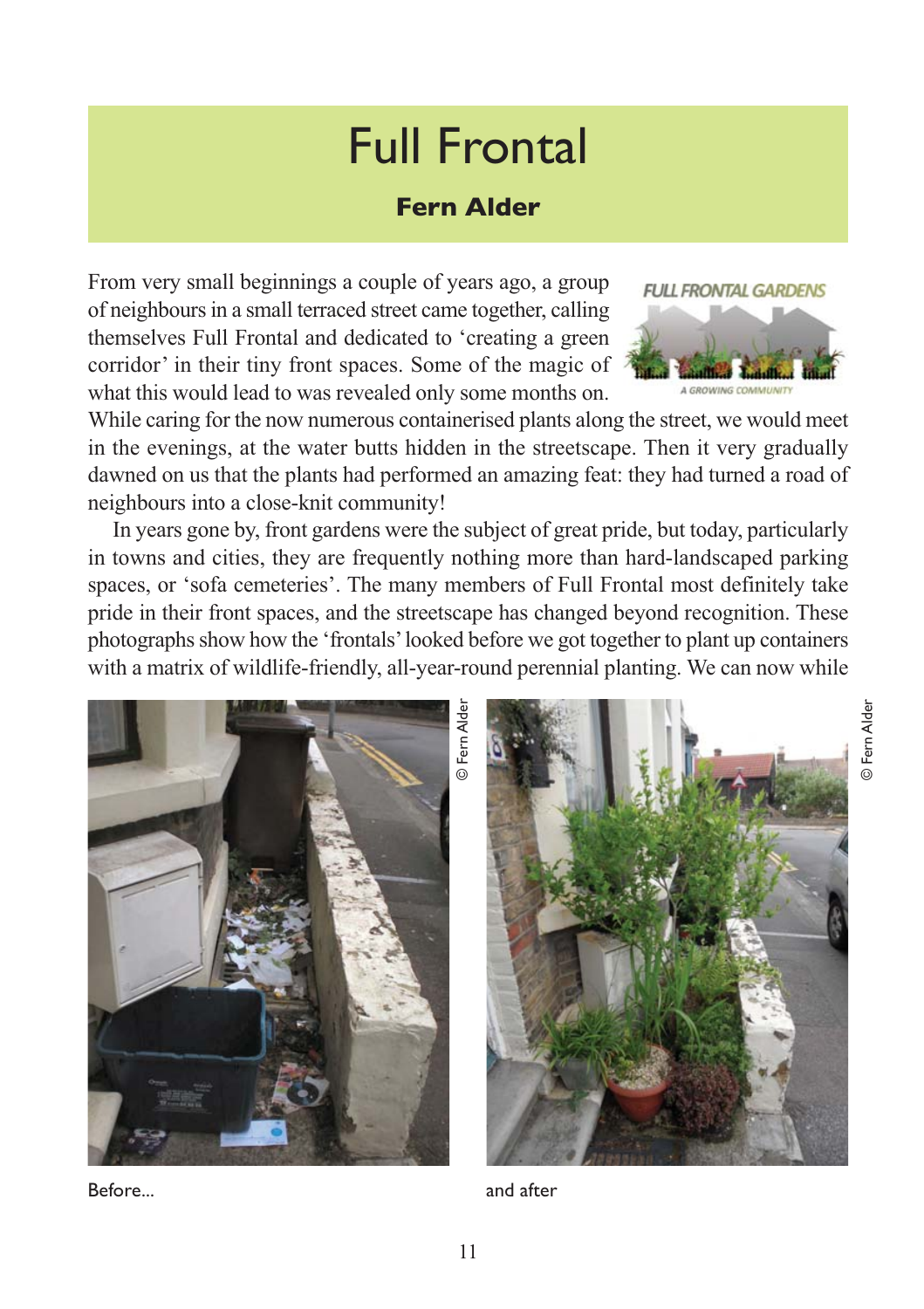away happy hours watching bees, butterflies and birds bobbing along our new green corridors – the wildlife most definitely appreciates our efforts!

From the start the project has been really fortunate with donations of money, plants, containers and all manner of support. Following some well-advertised 'plant swap' events, the frontals of many streets have been quick to fill. Perhaps one of the toughest tests is the ongoing maintenance required with so much containerised planting. This continues to be a challenge, but many hands make light work, and the spirit of community is only strengthened through our many plant-care events.

Last year, within a year of start-up, we chose to enter the RHS South East in Bloom *It's Your Neighbourhood* Communities Award. We achieved a level 5 Outstanding Award and as I write we await a judge's visit to look at our second year's entry – and it's not an easy task to maintain such a position!

The Full Frontal project has now spread to many streets in the Medway Towns, including Rochester High Street, where the traders and residents have got together to fill lamp-post planters and display plants around many of their entrances. Our strap line, 'A Growing Community', becomes more accurate with each week, and Full Frontal projects are starting in Newcastle and Dover.

The RHS has recently completed a piece of scientific research in their Gardening Matters series entitled *Urban Gardens*. It showed that some 85% of the UK population live in towns and cities, which means that urban gardens are hugely significant. The work concluded that planting helps to control urban temperatures, protecting us from